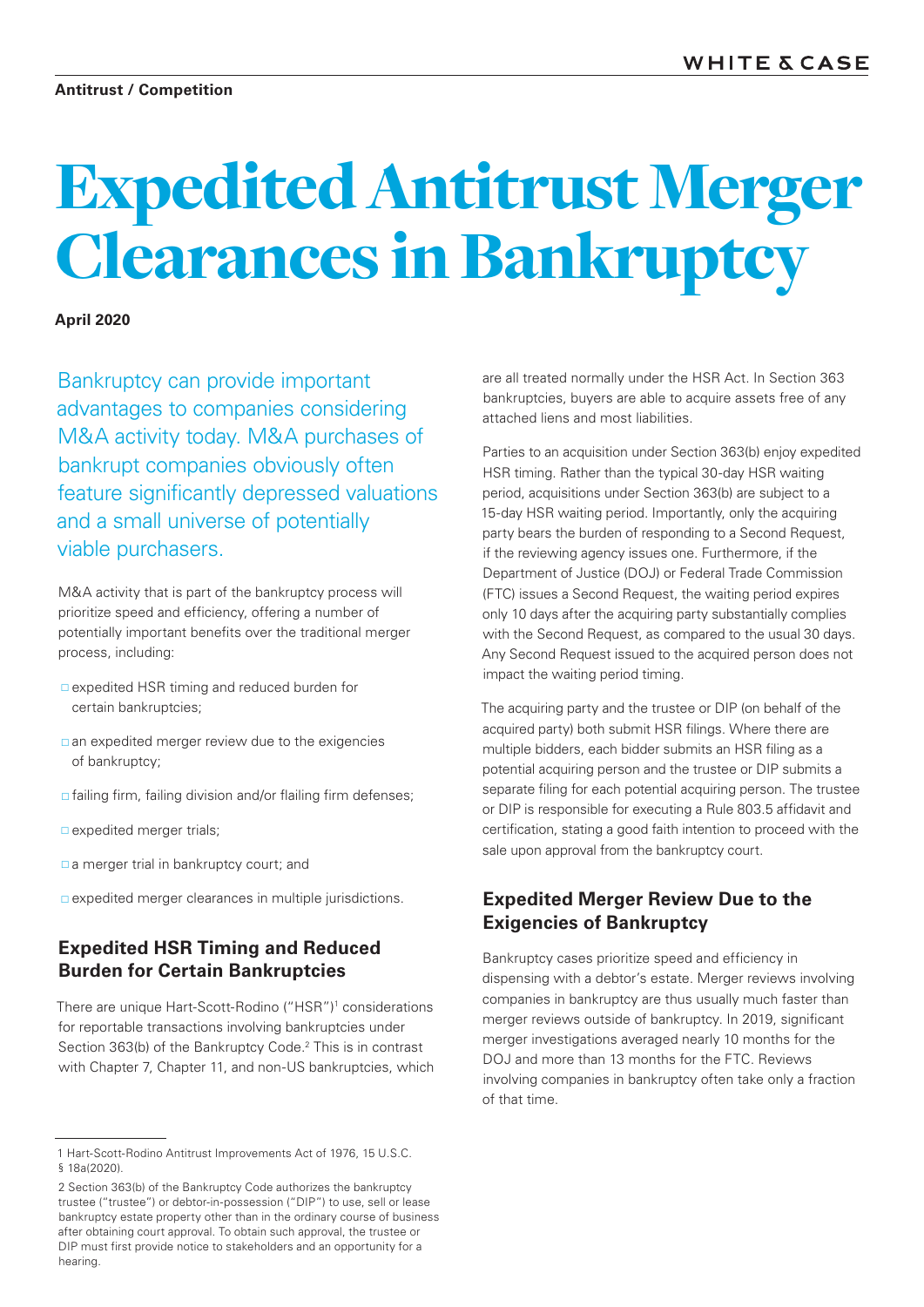In *SunGard/Comdisco* – one of the few litigated merger cases involving a target in bankruptcy – we were able to achieve an "accelerated review" of the proposed acquisition, taking only two months from the opening of the DOJ's investigation to filing the complaint in district court, as opposed to the typical five to six months. As discussed below, the DOJ's challenge based on its expedited review failed, and the parties were able to consummate the proposed transaction in time to prevent Comdisco from failing.

# **Failing Firm, Failing Division and/or Flailing Firm Defenses**

Parties may be able to use the failing firm defense when a company is at risk of imminent failure and its assets would likely exit the market if the merger does not occur. This is in addition to all the other arguments the parties may raise in defense of their proposed transaction.

The rationale for the failing firm defense is that if the failing company would have otherwise exited the market, consumers are no worse off with the merger than they would have been if the reviewing agency had blocked the merger and the target failed on its own to survive. To support the defense, the agencies and many courts require that the parties demonstrate that the failing firm cannot (1) meet its financial obligations in the near future; (2) reorganize successfully in bankruptcy; and (3) find another buyer after good-faith efforts that would pose less anticompetitive risk. *See, e.g., DOJ & FTC, Horizontal Merger Guidelines § 11 (2010) ("Merger Guidelines")*.

In evaluating the first element of this defense, courts usually consider the failing firm's finances at the time of the proposed acquisition, its cash flow over time, available working capital, and relationships with financial institutions.

Courts have not adopted a uniform standard regarding the inability to reorganize in bankruptcy. Some courts assess the possibility of reorganization collectively with the likelihood of business failure. Other courts require the parties show that the possibility of bankruptcy reorganization is dim or nonexistent. Declining revenue and increased capital expenditure leading to liquidation have been found to be sufficient to meet this standard, while declining assets with long-term contracts that could be carved off and sold in a bankruptcy proceeding have been found to be insufficient. Some courts even have questioned whether this element is necessary to establish the failing firm defense.

The third element, inability to find a better buyer, may be satisfied with a good-faith effort by the failing firm to obtain other offers that would pose less anticompetitive risk, which typically involves an organized effort to "shop" the business to multiple buyers. Here, it is typical to use an investment banker with industry experience, which can help defend against questions by the agencies about whether the search for buyers was extensive enough.

Merging parties may also be able to avail themselves of a failing division defense, which generally requires the parties show that (1) the failing division has a persistently negative cash flow on an operating basis; (2) the assets of the division would exit the market in the near future if the division is not sold; and (3) the seller made unsuccessful good-faith efforts to find another buyer to purchase the division that would pose less anticompetitive risk. *See, e.g., Merger Guidelines § 11.*

Lastly, parties may be able to avail themselves of a "flailing" firm or weakened firm defense, which the agencies or courts may take into account in evaluating the likely competitive effects of a proposed merger. For example, in *FTC v. Arch Coal, Inc*., 329 F. Supp. 2d 109 (D.D.C. 2004), the district court found that while the target was not a failing firm "in the technical sense," it would be a "stronger competitive force in a post-merger market." Because there were no prospects for much needed investment or a different buyer, the target was "unlikely to be a strong competitor in the [relevant market] if the transactions [were] enjoined." The financially stable buyer promised to expand production, which further mitigated concerns about potential anticompetitive effects.

# **Expedited Merger Trials**

Bankruptcy can create unique circumstances when litigating an acquisition against the government. White & Case is one of the few firms that has litigated a merger case involving a target in bankruptcy, and it did so successfully during the "tech wreck" downturn.

White & Case represented SunGard Data Systems in its successful defense of its acquisition of the computer disaster recovery assets of Comdisco. This litigation broke new ground at the intersection of US bankruptcy and merger law under Section 7 of the Clayton Act.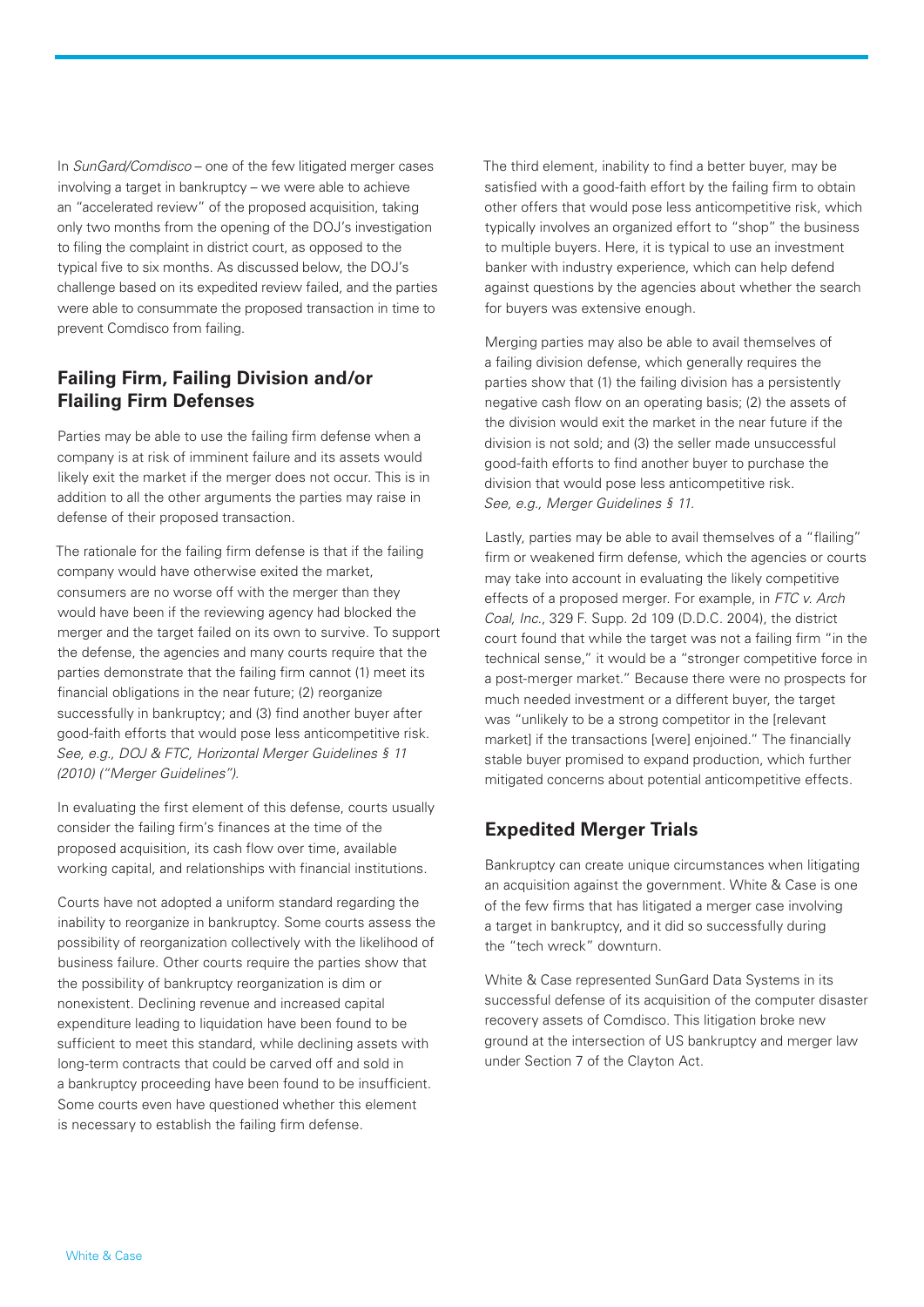The SunGard/Comdisco antitrust case was tried in record time (and in parallel with the bankruptcy case). From the filing of the DOJ's complaint through discovery, a full-blown adversarial trial with expert witnesses before the US District Court for the District of Columbia (before US District Judge Ellen Huvelle), until the decision by the US Court of Appeals for the DC Circuit allowing the merger to proceed, only 19 business days elapsed. This also marked the first defeat of a government merger challenge in federal court in the District of Columbia in almost a decade.

The antitrust issues were challenging since many analysts and company business records of the parties could be interpreted to suggest the merger would combine two of three disaster recovery firms in the US, which could be viewed as resulting in a nominal post-merger market share of 66 percent or higher. The September 11 terror attacks occurred during the parties' HSR compliance, underscoring America's need for disaster recovery.

To stave off a competing bid from white knight Hewlett-Packard (which had no competitive overlaps with target Comdisco), White & Case pushed for an expedited merger litigation schedule that would resolve the DOJ's challenge in under a month. After only two weeks of discovery, White & Case provided the district court with hundreds of exhibits, a number of declarations, and the live testimony of three expert witnesses in a 10-hour evidentiary hearing and separate oral arguments. *See US v. SunGard Data Sys*., 172 F. Supp. 2d 172, 179 (D.D.C. 2001) ("During this extraordinarily brief period of time, the parties have completed the entire litigation process involving complicated legal issues and a highly sophisticated and technical industry. Despite the extremely expedited nature of the process, both sides submitted thorough and well-crafted pleadings and have assisted the Court at every juncture.").

The extraordinary circumstances showed that the US District Court for the District of Columbia could accommodate the merging parties quickly for a resolution.

# **A Merger Trial in Bankruptcy Court**

Virtually all federal district courts send cases invoking bankruptcy jurisdiction to federal bankruptcy courts. Depending on the parties' objectives and the transaction's characteristics, litigating antitrust issues in a bankruptcy court may be preferable. For example, if parties are motivated to close a transaction as quickly as possible, a bankruptcy court might provide a more timely resolution of antitrust issues compared to a district court proceeding.

Bankruptcy courts may hear and determine core matters (concerning administration of the bankruptcy estate) and non-core matters (otherwise related to the bankruptcy case). Courts are split on whether bankruptcy courts may properly decide merger challenges. Some bankruptcy courts have affirmed their authority to decide antitrust issues and select the acquirer, after considering the relevant antitrust implications. For example, in In re *Financial News Network*, two competing bidders, the Dow Jones/Group W partnership and CNBC, vied to acquire Financial News Network ("FNN") out of a Section 363 bankruptcy. Because the Dow Jones/Group W partnership's bid did not comply with the bankruptcy court's rules, the bankruptcy court accepted CNBC's bid, even though CNBC was FNN's only competitor in the cable television business news industry. The FTC and certain state attorneys general opposed the bankruptcy court's jurisdiction over issues of antitrust law. On appeal, the Second Circuit Court of Appeals affirmed the bankruptcy court's jurisdiction over the antitrust issues, noting that the FTC and state attorneys general could seek withdrawal of the entire proceeding or antitrust issues to the district court. Ultimately, the FTC terminated its antitrust investigation and never challenged the merger in court.